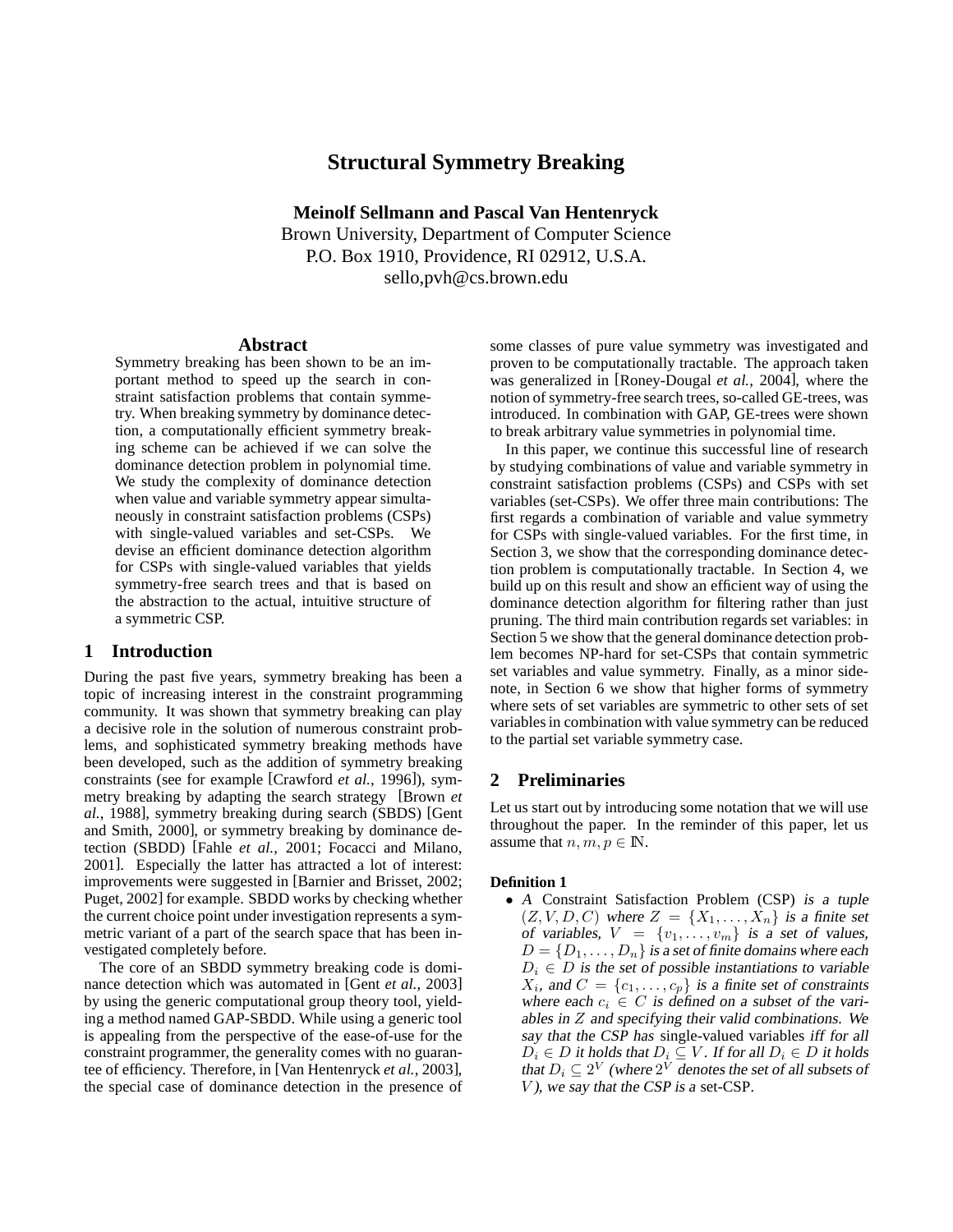• Given <sup>a</sup> CSP with single-valued variables, an assignment A is a set of pairs  $(X, v) \in Z \times V$  such that  $(X, v), (X, w) \in A$  implies  $v = w$ . Given a set-CSP, a set-assignment A is a set of pairs  $(X, S) \in Z \times 2^V$ such that  $(X, S_1), (X, S_2) \in A$  implies  $S_1 = S_2$ .

## **Definition 2**

- Given a set S and a set of sets  $P = \{P_1, \ldots, P_r\}$  such that  $\bigcup_i P_i = S$  and the  $P_i$  are pairwise non-overlapping,  $\sum_i P_i.$ we say that P is a partition of S, and we write  $S =$
- Given a set S and a partition  $S = \sum_i P_i$ , a bijection  $\pi : S \mapsto S$  such that  $\pi(P_i) = P_i$  (where  $\pi(P_i) =$  $\{\pi(s) \mid s \in P_i\}$ ) is called a partial permutation over  $S=\sum_i P_i$ .

## **Definition 3**

- Given a CSP  $(Z, V, D, C)$ , and partitions  $Z =$  $\sum_{k\leq r} P_k$ ,  $V=\sum_{l\leq s} Q_l$ , we say that the CSP has partial variable and value symmetry iff all variables within each  $P_k$  and all values within each  $Q_l$  are considered as symmetric.
- Given two assignments  $A$  and  $B$  on a partially symmetric CSP with single-valued variables, we say that A dominates B iff there exist partial permutations  $\pi$  over  $Z = \sum_{k \leq r} P_k$  and  $\alpha$  over  $V = \sum_{l \leq s} Q_l$  such that for all  $(X, v) \in A$  it holds that  $(\pi(X), \alpha(v)) \in B$ .
- Given <sup>a</sup> partially symmetric set-CSP and setassignments  $A$  and  $B$ , we say that  $A$  dominates  $B$  iff there exist partial permutations  $\pi$  over  $Z = \sum_{k \le r} P_k$ and  $\alpha$  over  $V = \sum_{l \leq s} Q_l$  such that  $A(\pi, \alpha) \subseteq B$ , where  $A(\pi, \alpha) := \{(\pi(X), \alpha(S)) | (X, S) \in A\}.$
- Given two arbitrary (set-)assignments A and B for a partially symmetric (set-)CSP, we call the problem of determining if  $A$  dominates  $B$  the Dominance Detection Problem.

# **3 Symmetric Single-Valued Variables over Symmetric Values**

The first general symmetry model that we study is powerful enough to manage symmetric single-valued variables over symmetric values. Throughout this section, we consider the partially symmetric CSP  $(Z, V, D, C)$  with single-valued variables. We assume also that we are given a partition of the variables  $\sum_{k \leq r} P_k = Z$  and a partition of the values  $\sum_{l\leq s} Q_l = V$  such that all variables within each  $P_k$  and all values within each  $Q_l$  are considered symmetric. Note that such partitions could be derived by a static analysis of a constraint program. The main objective in this section will be to show that there exists an effective symmetry breaking algorithm that runs in polynomial time for this scenario.

The key idea consists in the introduction of *structural abstractions*: to model a CSP, we need to uniquely label each value and each variable with a name — which is, of course, not natural when certain variables and certain values are actually indistinguishable. We can rectify this by viewing each variable and each value as a member of a symmetry class. In the beginning, these classes correspond directly to the sets  $P_k$ and  $Q_l$ . When assignments are committed, though, some of those initial symmetries are broken. Then, in order to check which CSP objects are still indistinguishable, we need to introduce subclasses of the original symmetry classes. We will see that we can detect the remaining symmetries by labeling each of those subclasses with a certain *signature* that is defined by the set of initial symmetries and the given assignments. We will see also that it is really these signatures that capture our intuitive wish to abstract from the CSP model at hand to the actual structure of the problem.

## **3.1 Signatures**

Consider the following example: We have variables  $X_1, \ldots, X_8$  over domains  $D(X_1) = \cdots = D(X_8) =$  $\{v_1, \ldots, v_6\}$ . Now assume that the first four and the last four variables are indistinguishable, i.e.  $P_1 = \{X_1, \ldots, X_4\}$ and  $P_2 = \{X_5, \ldots, X_8\}$ . Furthermore, assume that  $Q_1 = \{v_1, \ldots, v_3\}, \quad Q_2 = \{v_4, \ldots, v_6\}, \quad \text{and} \quad \text{that}$ we are given the following two assignments:  $A_1$  =  $\{(X_1, v_1), (X_2, v_1), (X_3, v_2), (X_6, v_5), (X_7, v_1), (X_8, v_2)\}\$ and  $A_2 = \{(X_1, v_6), (X_2, v_1), (X_3, v_2), (X_4, v_2), (X_5, v_1),$ - $(X_6, v_6), (X_7, v_2), (X_8, v_2)\}.$  See Figure 1(a) for an illustration. When looking at the first assignment, we see that: 1. There is one value  $(v_1)$  in  $Q_1$  that is taken by two variables in  $P_1$  and one variable in  $P_2$ . 2. There is one value  $(v_2)$  in  $Q_1$  that is taken by one variable in  $P_1$  and one variable in  $P_2$ . 3. There is one value  $(v_5)$  in  $Q_2$  that is taken by one variable in  $P_2$ . On the other hand, in the second assignment: I. There is one value  $(v_2)$  in  $Q_1$  that is taken by two variables in  $P_1$  and two variables in  $P_2$ . II. There is one value  $(v_1)$  in  $Q_1$  that is taken by one variable in  $P_1$  and one variable in  $P_2$ . III. There is one value  $(v_6)$  in  $Q_2$  that is taken by one variable in  $P_1$  and one variable in  $P_2$ . Lining up 1-I  $(v_1 \mapsto v_2, \{X_1, X_2\} \mapsto \{X_3, X_4\}, \{X_7\} \mapsto \{X_7, X_8\},$ 2-II ( $v_2 \mapsto v_1$ ,  $\{X_3\} \mapsto \{X_2\}$ ,  $\{X_8\} \mapsto \{X_5\}$ ), and 3-III  $(v_5 \mapsto v_6, \{X_6\} \mapsto \{X_6\})$ , we see that  $A_2$  is structurally an assignment extended from  $A_1$ , or, in other words, that  $A_1$ dominates  $A_2$  (see also Figure 1(b)).

What we have done in this small example is to abstract from the given model and the (arbitrary) names of variables and values to the actual *structure* of the problem. That is, instead of talking about specific variables and values, we considered members of classes. Specifically, for each assignment we implicitly assigned each value a *signature* that captures by how many members of each variable-symmetry class it was taken. For instance, in  $A_1$   $v_1$  has the signature  $(2 \times P_1, 1 \times P_2)$ , or, in shorter writing, the signature of  $v_1$  is  $sig_{A_1}(v_1) = (2, 1)$ . In  $A_2$ , on the other hand, the signature of  $v_2$  is  $sig_{A_2}(v_2) = (2, 2)$ . Consequently,  $v_2$  in  $A_2$  can be viewed as more specialized than  $v_1$  in  $A_1$ , or one may also say that  $v_1$  in  $A_1$  *dominates*  $v_2$  in  $A_2$ . In this terminology,  $v_1$ in  $A_2$  has signature  $sig_{A_2}(v_1) = (1, 1)$  and therefore dominates  $v_1$  in  $A_1$ . Note that  $sig_{A_2}(v_6)$  is also  $(1, 1)$ , but that  $v_6$  in  $A_2$  does not dominate  $v_1$  in  $A_1$  since  $v_6 \in Q_2$  whereas  $v_1 \in Q_1$ . In general: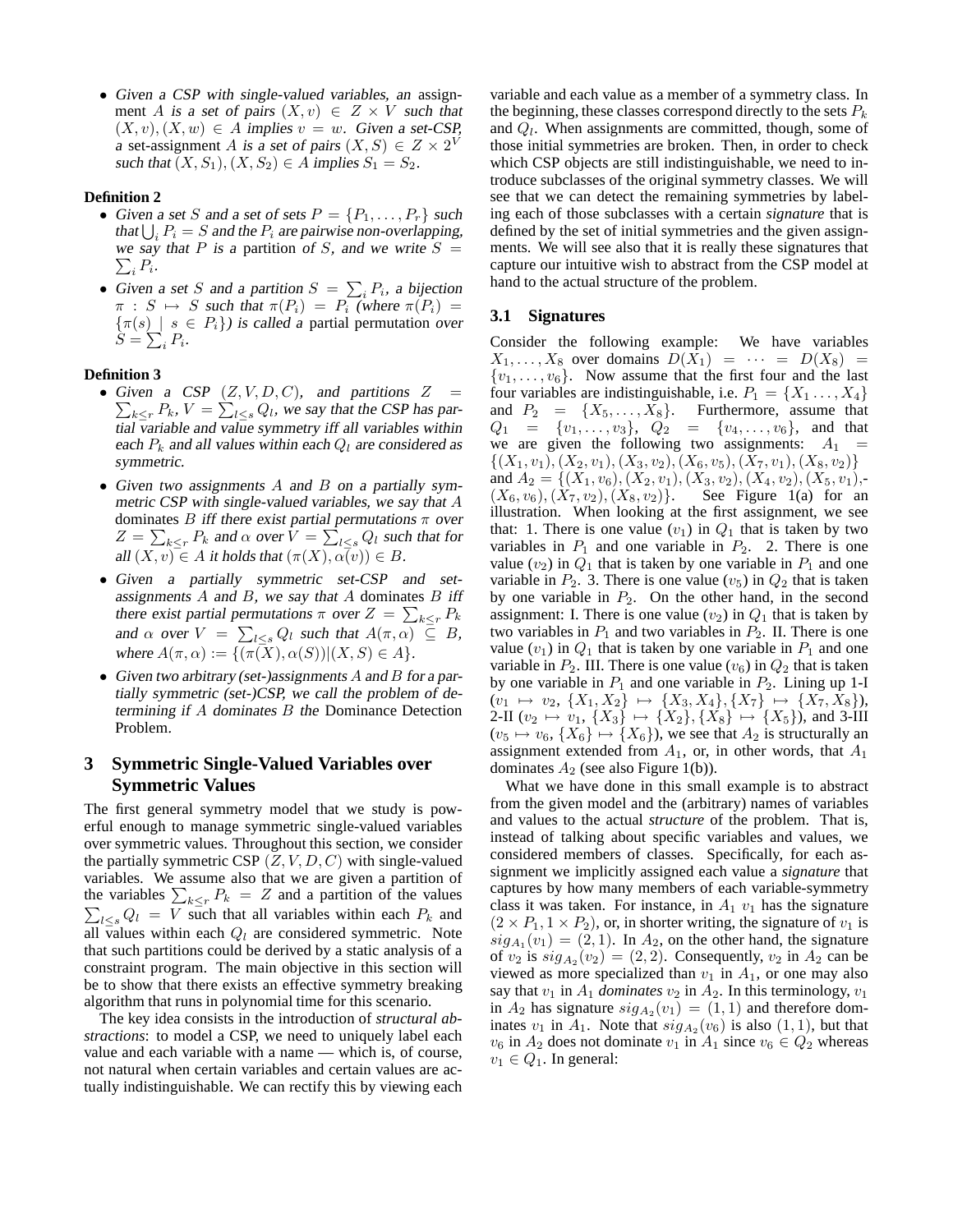

Figure 1: Part (a) illustrates assignments  $A_1$  and  $A_2$ . Part (b) gives the signatures for each value, links pairs of values where the one in assignment  $A_1$  dominates to the one in  $A_2$ , and a perfect matching that proves that  $A_1$  dominates  $A_2$  is designated by solid lines.

#### **Definition 4**

- We say that a value  $v$  in an assignment  $A$  dominates a value w in assignment  $B$  iff v and w belong to the same value-symmetry class and  $sig_A(v) \leq sig_B(w)$ .<sup>1</sup>
- We say that a value  $v$  in an assignment  $A$  is structurally equivalent to a value  $w$  in assignment  $B$  iff  $v$ and w belong to the same value-symmetry class and  $sig_A(v) = sig_B(w)$ .

### **3.2 Dominance Detection Using Signatures**

The following lemma shows how signature-abstractions can help to detect dominance relations among assignments:

#### **Lemma 1**

An assignment A dominates another assignment B in a partially symmetric CSP iff there exists a partial permutation  $\alpha$ over  $\sum_{l\leq s} Q_l$  such that v in A dominates  $\alpha(v)$  in B for all  $v \in V$ .

**Proof:** First, let us assume that A dominates B. Then, there exist partial permutations  $\pi$  over  $\sum_{k \leq r} P_k$  and  $\alpha$ over  $\sum_{l \leq s} Q_l$  such that for all  $(X, v) \in A$  it holds that  $(\pi(X), \alpha(v)) \in B$ . Since both X and  $\pi(X)$  belong to the same symmetry class, we have that for all values  $v \in V$ it is  $sig_A(v) \leq sig_B(\alpha(v))$ , which is the same as to say that v in A dominates  $\alpha(v)$  in B. Now assume there exists a partial permutation  $\alpha$  over  $\sum_{l\leq s} Q_l$  such that  $sig_A(v) \leq$  $sig_B(\alpha(v))$  for all  $v \in V$ . Then, since each variable is assigned to at most one value, there exists a partial permutation  $\pi$  over  $\sum_{k \leq r} P_k$  such that for all  $(X, v) \in A$  it holds that  $(\pi(X), \alpha(v)) \in B$ . Thus, we have that A dominates B.

Consequently, we have that  $A$  dominates  $B$  iff there exists a perfect matching in a bipartite graph where the edges are defined by the signature-relation of values (see Figure 1(b)):

#### **Definition 5**

Given two assignments  $A$  and  $B$ , let us denote with  $V'$  a set of duplicates of the values in  $V$  by attaching a prime sign after the values' names (i.e.  $V' := \{v' \mid v \in V\}$ ). Then, we define the dominance detection graph  $DDG(A, B) := (V \cup V', E)$ where  $E := \{(v, w') \mid v \text{ in } A \text{ dominates } w \text{ in } B\}$  denotes the set of arcs.

#### **Theorem 1**

Given two assignments A and B over <sup>a</sup> CSP with partially symmetric single-valued variables and partially symmetric values, the dominance detection problem between A and B has complexity  $O(M + m^2 + m\hat{n})$ , where  $M = O(m^{2.5})$  is the time needed to determine whether there exists <sup>a</sup> perfect matching in  $DDG(A, B)$ , m is the number of values, and n is the number of variables.

In the interest of space here and at many other occasions we must omit a formal proof. However, we would like to note that, with Lemma 1, it is clear that the dominance detection problem can be solved basically by determining whether there exists a perfect bipartite matching in  $DDG(A, B)$ . The additional complexity denoted in the theorem is due to the necessity to construct  $DDG(A, B)$  first. It is obvious that this can be achieved in time  $O(nm^2)$ , which already proves that symmetry breaking in this scenario is tractable. However, the runtime can be improved to the complexity that is claimed here by using sparse representations of signatures. Then, in the algorithm analysis we can exploit that the total number of non-zero signature components is bounded by  $O(|A| + |B|) = O(n).$ 

Interestingly, it can also be shown that *every* bipartite graph can also be viewed as a dominance detection graph of a CSP and assignments  $A$  and  $B$  that can be determined in time linear in the size of the given graph. And therefore, a perfect bipartite matching exists iff  $A$  dominates  $B$ , which makes the dominance detection problem at least as hard as bipartite matching. In other words, we can show that dominance detection takes time T where  $T \in \Omega(M) \cap O(M + m^2 + mn)$ .

<sup>&</sup>lt;sup>1</sup>Where the  $\leq$ -relation on vectors is defined as the usual component-wise comparison that yields to the so-called dominance ordering - which is different from a lexicographic ordering.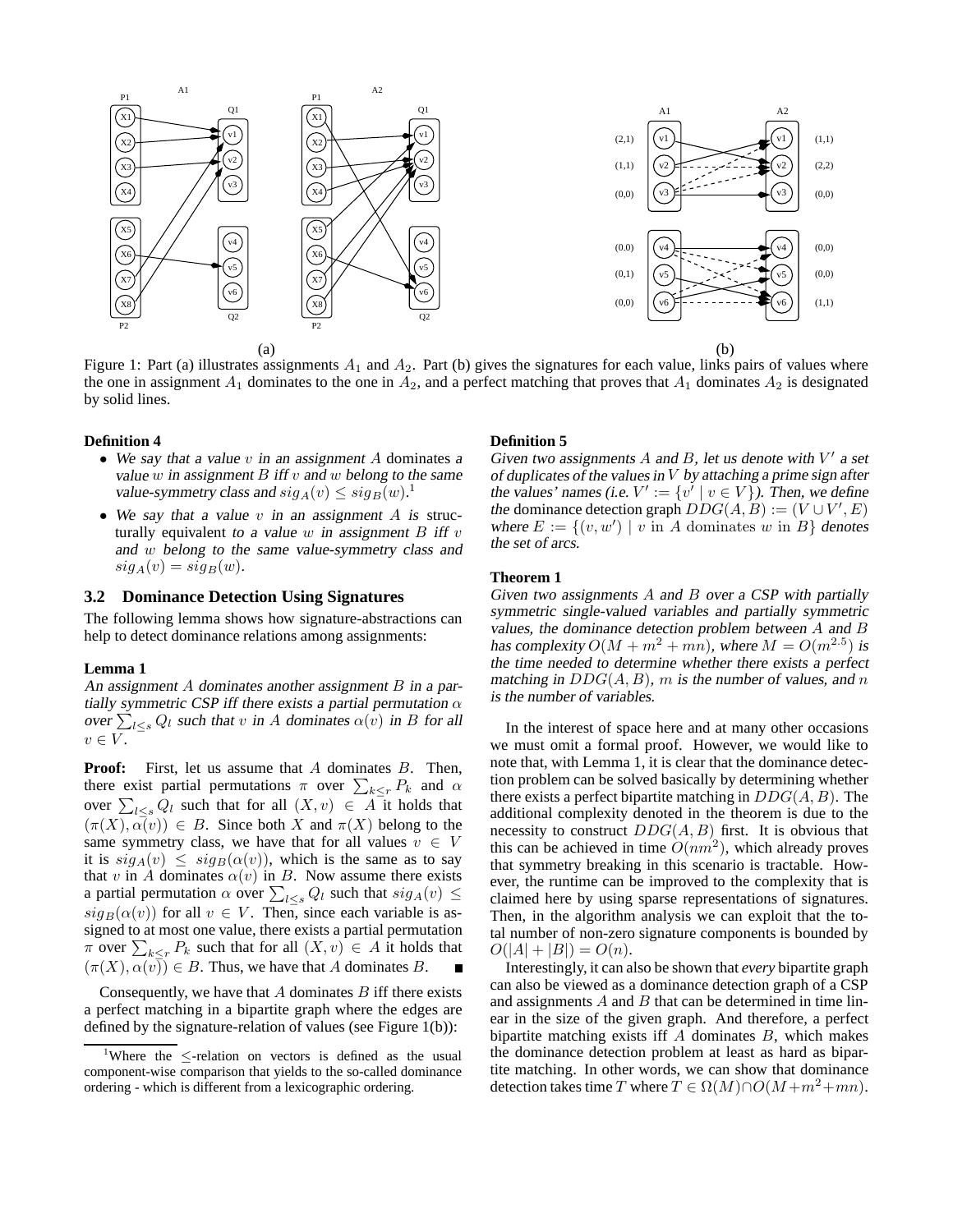# **4 Symmetry-Based Filtering**

With Theorem 1, we can break all symmetries when given a CSP with partially symmetric variables and values in polynomial time when using a symmetry breaking by dominance detection (SBDD) approach [Fahle *et al.*, 2001; Focacci and Milano, 2001]. What is annoying in this setting is that we still have to check every choice point to see if it is not dominated by one that was previously expanded, i.e. we still have to touch the garbage in order to see that it is garbage. We will now develop an algorithm that does not suffer from this disadvantage.

We achieve this goal by using dominance detection also for filtering rather than just pruning<sup>2</sup>. Obviously, a brute-force approach could simply try assignments out and use the dominance detection algorithm above to perform filtering as well. This procedure would lead to a very poor runtime, though. In the following, we will show that filtering based on symmetry can be performed much more efficiently.

Within SBDD, there exists a natural distinction between two types of filtering that apply: The first consists in making sure that none of the newly created children are symmetric to a node that was fully expanded before the node that is currently branching off. When applying unary branching constraints (which we assume are used here), this can be achieved by shrinking domain variables accordingly. The other, fundamentally different type of "filtering" consists in the creation of children that are also not symmetrical to each other. Both types need to be addressed to achieve a symmetry-free search tree (which corresponds to the GE-trees in [Roney-Dougal *et al.*, 2004]). We distinguish the two types of filtering by naming them differently: *symmetric-ancestor based filtering* and *symmetric-sibling based filtering*.

### **Symmetric-Ancestor based Filtering**

The goal of symmetric-ancestor based filtering is to shrink the domains such that instantiating a variable with one of its domain values will not result in the creation of a search node that is symmetric to one that was previously expanded.

#### **Definition 6**

Given a depth-first-search tree  $T$ ,<sup>3</sup> we say that a choice point  $B$  (associated with its homonymous assignment  $B$  that captures previously committed unary branching decisions) is ancestor-symmetry resistant iff for all previously fully expanded nodes  $A \in T$  (A is called an ancestor of B) and for all variables X and values  $v \in D(X)$  it holds that A does not dominate  $B \cup \{(X, v)\}.$ 

Assume that we are currently investigating choice point B and that A is some ancestor node that does not dominate B. Observe that instantiating one more variable  $X \in P_k$  for some k by setting  $X \mapsto w \in Q_l$  for some l will change only the signature of w from  $sig_B(w)$  to  $sig_B(w) + e_k$ , where  $e_k$  denotes the unit vector with a 1 in the kth component. We set  $B' := B \cup \{(X, w)\}.$  Then,  $D_1 := DDG(A, B)$ 

and  $D_2 := DDG(A, B')$  only differ in that the latter bipartite graph may contain some additional edges that must all be incident to  $w'$  in the right partition. Obviously, if  $D_2$  contains an m-matching, this matching must contain exactly one of those additional edges. Consequently, if  $A$  dominates  $B'$ , then  $D_1$  must contain an  $m - 1$ -matching. Only if this is the case, work needs to be done to make  $B$  ancestor-symmetry resistant with respect to A.

So let us assume that  $D_1$  contains an  $m-1$ -matching. Provided with that matching, using some straight-forward matching theory we can identify efficiently those and only those additional edges that would allow us to transform the existing matching into a perfect one. Furthermore, it can also be shown that those critical edges are independent of the particular  $m - 1$ -matching that we computed (For an introduction to matching theory we refer to [Ahuja *et al.*, 1993]). Among those critical edges that, if added, would allow us to construct an m-matching, the only ones that we need to consider are those which run between nodes v and w' with  $v, w \in Q_l$  for some  $1 \leq l \leq s$  and for which there exists  $1 \leq k \leq r$  such that  $sig_A(v) \leq sig_B(w) + e_k$ . If and only if we find such a pair of nodes, a single extra assignment added to  $B$  will result in a successful dominance detection. Precisely, every assignment of w to a previously unassigned variable  $X \in P_k$ will result in a dominated choice point. Thus, if we remove w from the domain of X for all unassigned  $X \in P_k$ , we keep the unique parts of the search space and we never produce choice points that are symmetric to one that was expanded previously to  $B$ .

With Theorem 1, the runtime needed for the initial valuematching algorithm is bounded by  $O(m^{2.5} + mn)$ . We can also prove that a filtering algorithm can be formulated that, once the matching is computed, runs in time  $O(m^2 + mn)^{4}$ . Therefore, since within SBDD at most  $n(m - 1)$  ancestor nodes need to be considered, we can prove the following:

#### **Theorem 2**

Given a CSP with partially symmetric single-valued variables and partially symmetric values, we can achieve ancestor-symmetry resistance for <sup>a</sup> given search node in time  $O(nm^{3.5}+n^2m^2).$ 

## **Symmetric-Sibling based Filtering**

To achieve full symmetry prevention, we also need to guarantee that newly created siblings are not symmetric to each other. Therefore, after we choose the next variable to be assigned, but before we branch on it, we need to perform one more "filtering" step (it is actually more of an implicit pruning step) where we choose a single representative value out of each equivalence class of values which, when assigned to the chosen variable, would result in the creation of symmetric choice points. Due to the fact that, whenever a sibling dominates another, they both must already be structurally equivalent (see Definition 4), we can avoid producing symmetric siblings simply by choosing exactly one representative value

<sup>&</sup>lt;sup>2</sup>With 'filtering', we refer to the idea of domain reduction in CP; 'pruning' refers to the detection of a sufficient reason to backtrack.

<sup>&</sup>lt;sup>3</sup>In the interest of space, we must omit a formal definition of a search tree here. The meaning should become clear from the context.

<sup>&</sup>lt;sup>4</sup>Again, the main technical idea consists in the use of sparse signatures. The proof of the complexity is not particularly insightful but lengthy, which is why we leave it out here.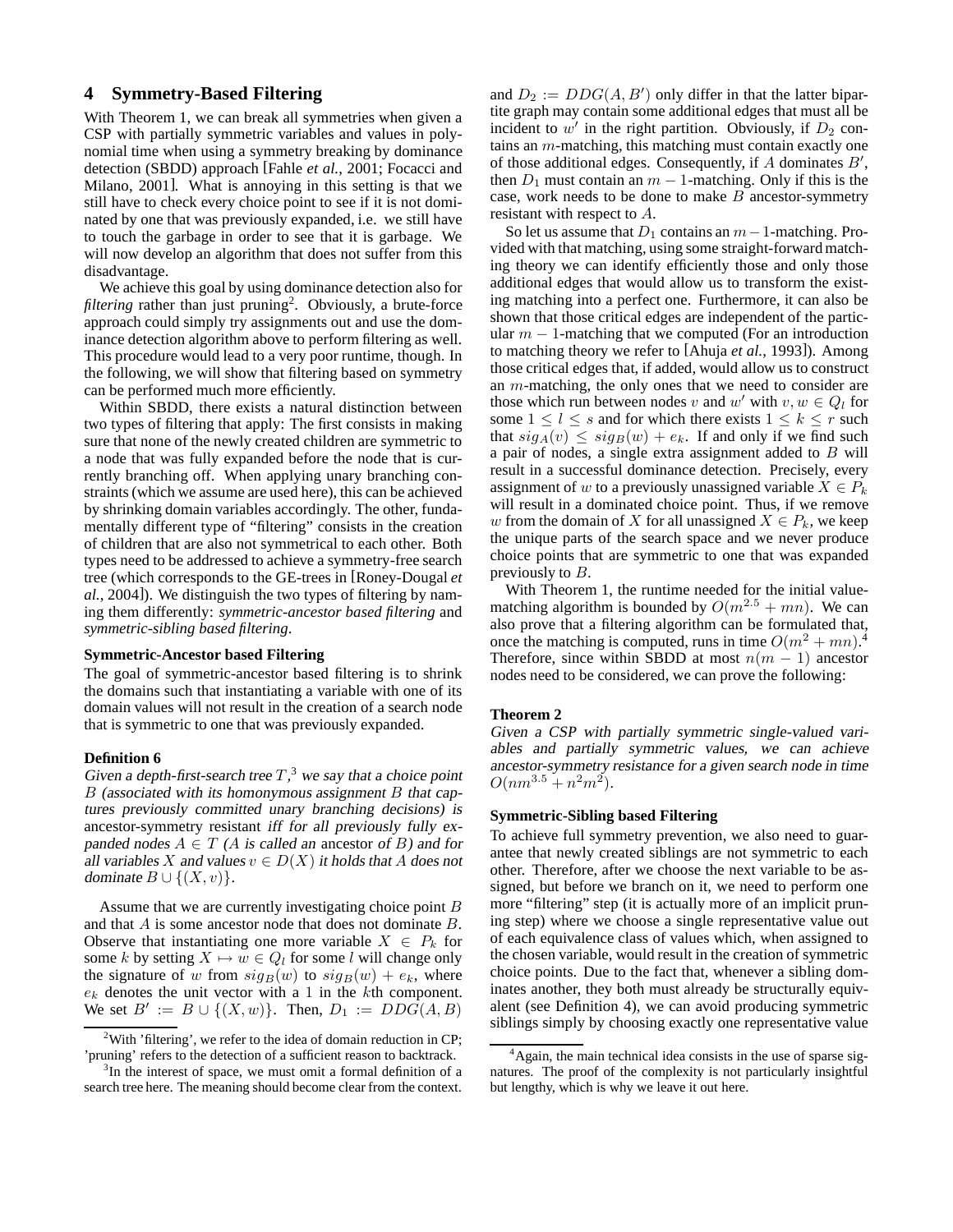among those that are structurally equivalent. The complexity of this filtering step is dominated by that of symmetricancestor based filtering.

Putting ancestor and sibling-based filtering together, we have completed our development of an effective symmetry breaking algorithm for CSPs with partial single-valued variable and value symmetry that runs in polynomial time. Note that the practical performance of the algorithms sketched can be enhanced in practice: for example, it is fully sufficient to check against previously expanded nodes for which an  $m - 1 - h$ -maximum matching was found only after variable instantiations to h different values have been committed. And as usual, by considering incremental updates of matchings, memory can be traded for cpu-time.

## **5 Limits of Efficient Dominance Detection**

After having developed a polynomial symmetry breaking algorithm for CSPs with partially symmetric single-valued variables in the presence of partial value symmetry, we now show that dominance detection for partially symmetric set variables in the presence of partial value symmetry is NP-hard. More precisely, we reduce the corresponding dominance detection problem to subgraph-isomorphism.

In order to achieve the desired reduction we construct a set-assignment from a graph in the following way:

#### **Definition 7**

Given an undirected graph  $G = (V, E)$  with  $c := |V|$ , we define a set of symmetric values  $N := \{n_1, ..., n_c\},\$ and a set of symmetric variables  $P := \{p_{ij} | \{i, j\} \in E\}.$ Then, the set-assignment  $A(G)$  is defined as  $A(G) :=$  $\{(p_{ij}, \{n_i, n_j\}) \mid \{i, j\} \in E\}.$ 

### **Theorem 3**

Given two undirected graphs  $G_1 = (V, E_1)$  and  $G_2 =$  $(V, E_2)$ ,  $G_1$  is sub-isomorphic to  $G_2$  iff  $A(G_1)$  dominates  $A(G_2)$  when all variables and values are considered to be symmetric.

**Proof:** We start by showing that  $A(G_1)$  dominates  $A(G_2)$ if  $G_1$  is sub-isomorphic to  $G_2$ . Let  $\sigma : V \mapsto V$  bijective such that  $\{\overline{i}, \overline{j}\} \in E_1$  implies  $\{\sigma(i), \sigma(j)\} \in$  $E_2$ . Then, for all  $(p_{ij}, \{n_i, n_j\}) \in A(G_1)$  it holds that  $(p_{\sigma(i),\sigma(j)}, \{n_{\sigma(i)}, n_{\sigma(j)}\}) \in A(G_2)$ . Therefore,  $A(G_1)$ dominates  $A(G_2)$ .

Now let us assume that  $A(G_1)$  dominates  $A(G_2)$ . Then, there exist functions  $\pi : E_1 \mapsto E_2$  and  $\alpha : V \mapsto V$  such that  $(p_{ij}, \{n_i, n_j\}) \in A(G_1)$  implies  $(p_{\pi({i,j})}, \{n_{\alpha(i)}, n_{\alpha(j)}\}) \in$  $A(G_2)$ . By construction of  $A(G_2)$ , this is equivalent to  ${n_{\alpha(i)}, n_{\alpha(j)}} \in E$  for all  ${i, j} \in E$ . Thus,  $\alpha$  is a subisomorphism between  $G_1$  and  $G_2$ .

With Theorem 3, it is easy to prove the following

## **Corollary 1**

The dominance detection problem over partially symmetric set variables and partially symmetric values is NP-hard.

**Proof:** We reduce the problem to subgraph-isomorphism. In order to apply Theorem 3, we need to ensure that both graphs operate over the same set of nodes. In case that the set of nodes of the given graphs differ, it is easy to see that  $G_1$  cannot be sub-isomorphic to  $G_2$  if  $G_1$  contains more nodes than  $G_2$ . In case that  $G_1$  actually contains fewer nodes than  $G_2$ , it is easy to see that we can add isolated nodes to  $G_1$  without affecting subgraph-isomorphism. Then, we have that both graphs contain the same number of nodes, and by relabelling the nodes in both graphs, we may assume that both graphs operate on the same set of nodes.

Note that, despite this negative result, in some important special cases the symmetry detection problem for CSPs with partially symmetric set variables and values is still tractable. For instance, when the set variables cannot overlap, the algorithm developed in Section 3 can be adapted easily (by simply exchanging the roles of values and variables) to break all symmetries efficiently.

#### **Corollary 2**

The dominance detection problem over partially symmetric non-overlapping set variables and partially symmetric values is tractable.

Note that the dominance detection problem as we consider it here regards arbitrary assignments. This implies that, when the detection problem is tractable, we can break symmetries efficiently. However, the situation changes when we achieve an intractability result like the previous one: Within methods like SBDD the assignments that need to be compared can only differ in a rather specific fashion. We can also show that these more specific dominance detection problems are NPhard as well, therefore proving that SBDD in its general form is incapable of breaking symmetries in partially symmetric set-CSPs efficiently. However, we would like to stress that this result does not imply that symmetry breaking is NP-hard in general since we do not consider other methods here like remodeling or the adaption of the branching scheme.

## **6 Higher Forms of Symmetry**

Note that our intractability proof above shows that dominance detection over symmetric set variables and symmetric values is already NP-hard when there exists only one set of symmetric set variables and one set of symmetric values. Clearly, the problem stays NP-hard when we allow partial symmetry. Partial symmetry is very helpful when even more complicated forms of symmetry need to be handled. Consider for example the Social Golfer Problem (SGP):

32 golfers want to play in 8 groups of 4 each week, such that any two golfers play in the same group at most once. How many weeks can they do this for?<sup>5</sup>

The problem can be generalized by parameterizing it to  $q$ groups of  $s$  players each, playing for  $w$  weeks (instances are usually written in  $g$ -s-w-format). A common model for the problem introduces a set variable for each group, so that intragroup symmetries are broken automatically. Groups within

<sup>5</sup> Problem 10 in CSPLib - http://www.csplib.org/.